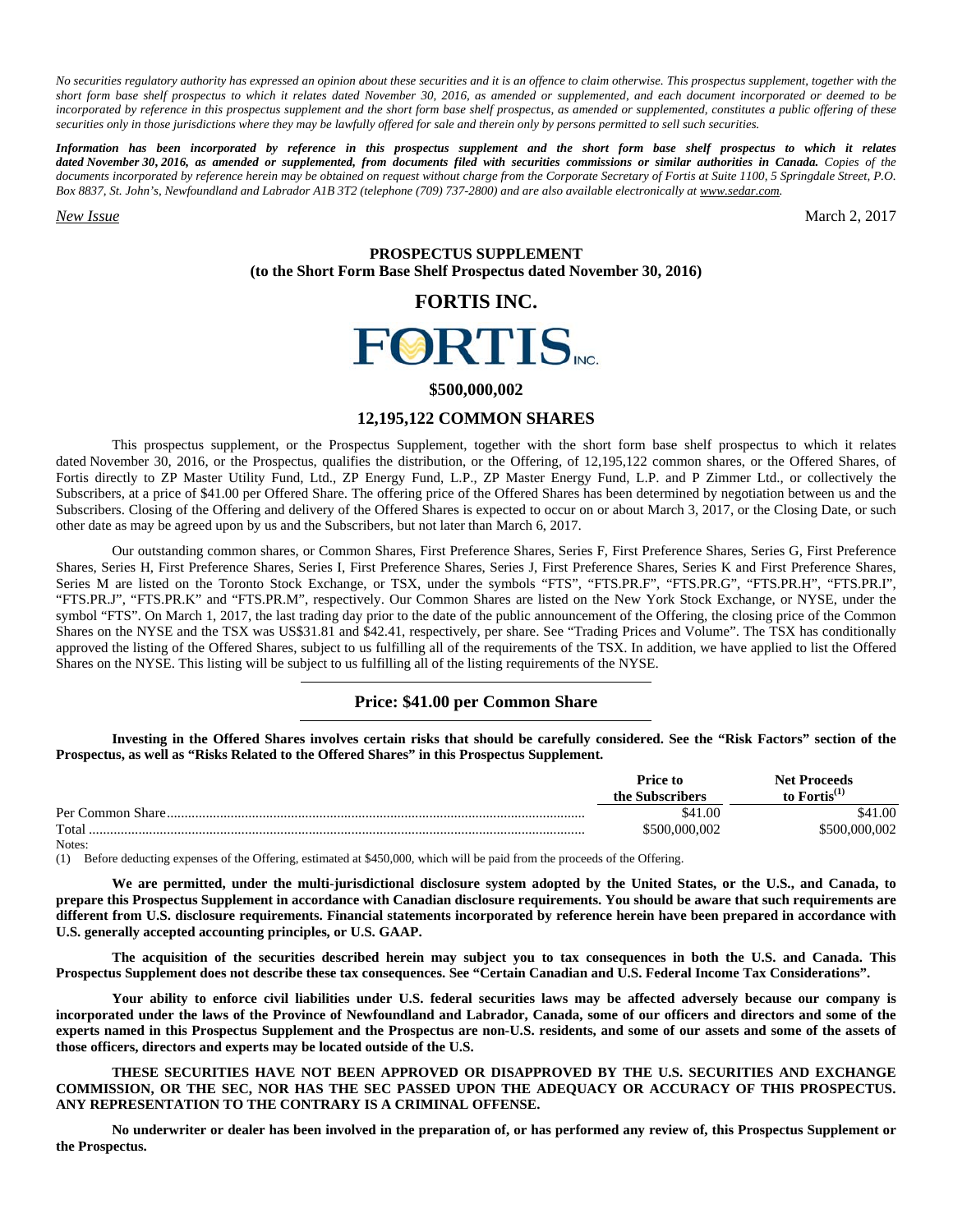# **TABLE OF CONTENTS**

## **Prospectus Supplement**

### **Page Page**

| SPECIAL NOTE REGARDING FORWARD-LOOKING     |  |
|--------------------------------------------|--|
|                                            |  |
| DOCUMENTS INCORPORATED BY REFERENCE S-3    |  |
| WHERE YOU CAN FIND ADDITIONAL              |  |
|                                            |  |
| PRESENTATION OF FINANCIAL INFORMATION  S-5 |  |
| <b>CURRENCY AND EXCHANGE RATE</b>          |  |
|                                            |  |
|                                            |  |
|                                            |  |
| DESCRIPTION OF THE COMMON SHARES  S-6      |  |

| CERTAIN CANADIAN AND U.S. FEDERAL INCOME |  |
|------------------------------------------|--|
|                                          |  |
| RISKS RELATED TO THE OFFERED SHARESS-9   |  |
|                                          |  |
|                                          |  |
| ENFORCEABILITY OF CIVIL LIABILITIESS-11  |  |
|                                          |  |

# **Prospectus**

**\_\_\_\_\_\_\_\_\_\_\_\_\_\_\_\_\_\_\_\_\_\_\_\_\_** 

#### **Page Page**

# NOTICE TO READERS ....................................................... 2 SPECIAL NOTE REGARDING FORWARD-LOOKING STATEMENTS .................................................. 2 DOCUMENTS FILED AS PART OF THE REGISTRATION STATEMENT .......................................... 4 DOCUMENTS INCORPORATED BY REFERENCE......................................................................... 4 WHERE YOU CAN FIND ADDITIONAL INFORMATION ................................................................... 6 PRESENTATION OF FINANCIAL INFORMATION ................................................................... 7 CURRENCY AND EXCHANGE RATE INFORMATION ................................................................... 7 FORTIS .................................................................................. 7 SHARE CAPITAL OF FORTIS ............................................ 9 EARNINGS COVERAGE RATIOS ..................................... 9 DIVIDEND POLICY........................................................... 10 DESCRIPTION OF SECURITIES OFFERED ................... 10

| CHANGES IN SHARE AND LOAN CAPITAL |  |
|-----------------------------------|--|
|                                   |  |
|                                   |  |
|                                   |  |
|                                   |  |
|                                   |  |
|                                   |  |
| <b>CERTAIN INCOME TAX</b>         |  |
|                                   |  |
|                                   |  |
|                                   |  |
|                                   |  |
| PURCHASERS' STATUTORY AND         |  |
|                                   |  |
|                                   |  |
|                                   |  |
|                                   |  |
|                                   |  |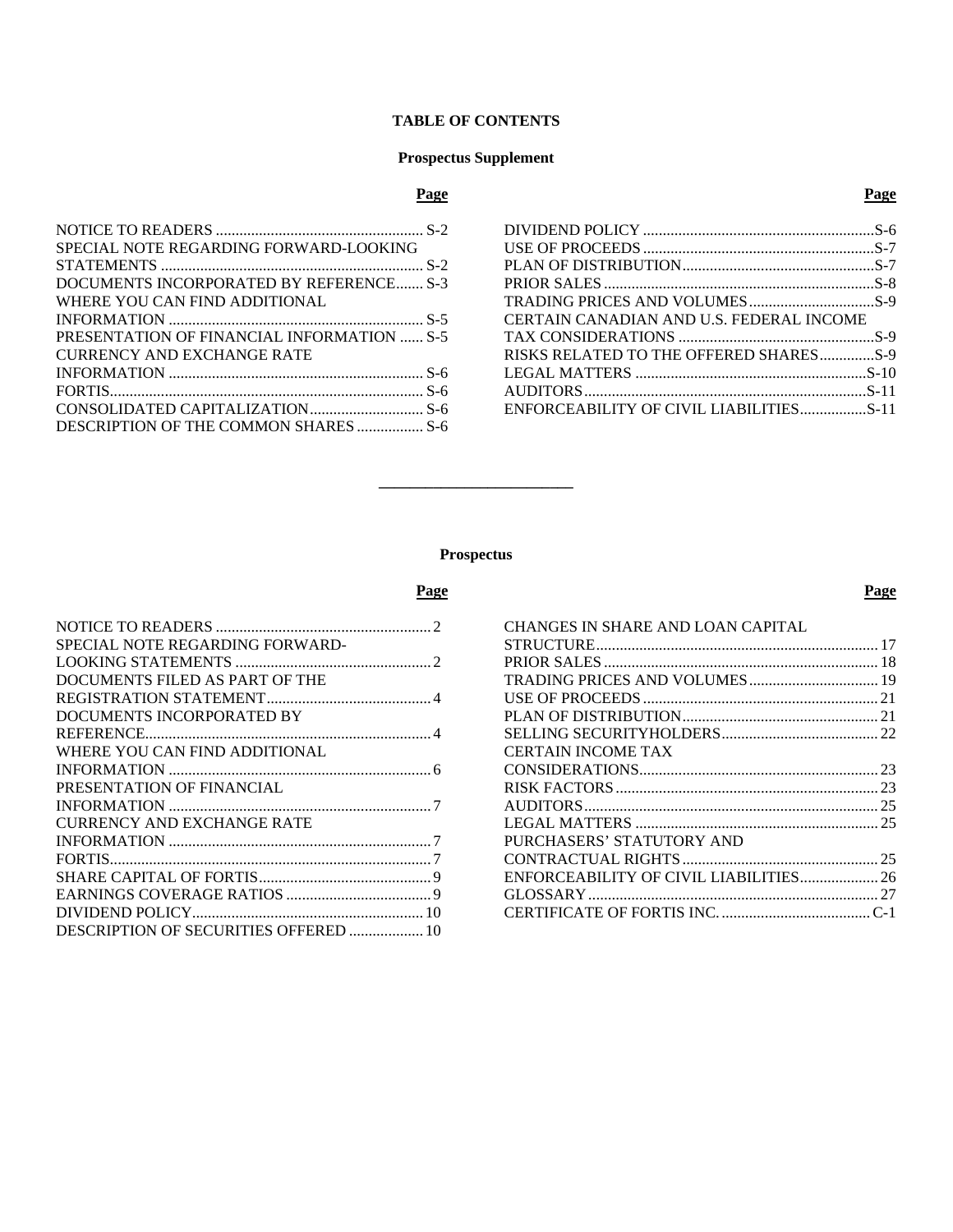## **NOTICE TO READERS**

This document is in two parts. The first part is this Prospectus Supplement, which describes the specific terms of the Offering and also adds to and updates certain information contained in the Prospectus and the documents incorporated by reference herein and therein. The second part is the Prospectus, which gives more general information, some of which may not apply to the Offering. This Prospectus Supplement is deemed to be incorporated by reference in the Prospectus solely for the purpose of the Offering.

# **If the description of the Offered Shares varies between this Prospectus Supplement and the Prospectus, you should rely on the information in this Prospectus Supplement.**

**You should rely only on the information contained in or incorporated by reference in this Prospectus Supplement and the Prospectus. We have not authorized anyone to provide you with different or additional information. We are not making an offer of Offered Shares in any jurisdiction where the offer is not permitted by law. You should not assume that the information contained in or incorporated by reference in this Prospectus Supplement and the Prospectus is accurate as of any date other than the date on the front of this Prospectus Supplement.** 

Unless we have indicated otherwise, or the context otherwise requires, references in this Prospectus Supplement to "Fortis", "we", "us" and "our" refer to Fortis Inc. and its consolidated subsidiaries.

## **SPECIAL NOTE REGARDING FORWARD-LOOKING STATEMENTS**

This Prospectus Supplement and the Prospectus, including the documents incorporated herein and therein by reference, contain "forward-looking information" within the meaning of applicable Canadian securities laws and "forward-looking statements" within the meaning of the *U.S. Private Securities Litigation Reform Act of 1995* (collectively referred to herein as "forward-looking") information" or "forward-looking statements"). The forward-looking information reflects our current expectations regarding our future growth, results of operations, performance, business prospects and opportunities, based on information currently available. These expectations may not be appropriate for other purposes. All forward-looking information is given pursuant to the "safe harbour" provisions of applicable Canadian securities legislation. The words "anticipates", "assumes", "believes", "budgets", "can", "could", "estimates", "expects", "forecasts", "intends", "may", "might", "opportunity", "plans", "projects", "seeks", "schedule", "should", "target", "will", "would" and similar expressions are often intended to identify forward-looking information, although not all forwardlooking information contains these identifying words. The forward-looking information reflects management's current beliefs and is based on information currently available to us.

The forward-looking information in this Prospectus Supplement and the Prospectus, including the documents incorporated herein and therein by reference, includes, but is not limited to, statements regarding: the expected use of proceeds of the Offering; the expectation that the acquisition of ITC Holdings Corp., or ITC, will be accretive to earnings per Common Share in 2017; our business model provides superior transparency and best serves the interest of customers; target average annual dividend growth through 2021; our forecast midyear rate base through 2021; expected compound annual growth rate in rate base through 2019; the expected timing of filing of regulatory applications and receipt and outcome of regulatory decisions; our forecast gross consolidated and segmented capital expenditures for 2017 and from 2017 to 2021; the nature, timing and expected costs of certain capital projects including, without limitation, expansions of the Tilbury liquefied natural gas, or LNG, facility, ITC Multi-Value Projects, the 34.5 to 69 kilovolt Conversion Project, the Gas Main Replacement Program, the Lower Mainland System Upgrade, the Pole Management Program, and additional opportunities including the pipeline expansion to the Woodfibre LNG site, the Wataynikaneyap Project and the Lake Erie Connector Project; the expectation that our significant capital expenditure program will support continuing growth in earnings and dividends; expected consolidated fixed term debt maturities and repayments in 2017 and over the next five years; the expectation that Fortis and its utilities will have reasonable access to long-term capital in 2017; the expectation that we will repay borrowings under the equity bridge facility using proceeds from a common equity offering in 2017; the expectation that subsidiary operating expenses and interest costs will be paid out of subsidiary operating cash flows; the expectation that cash required to complete subsidiary capital expenditure programs will be sourced from a combination of cash from operations, borrowings under credit facilities, equity injections from Fortis and long term debt offerings; the expectation that cash required of Fortis to support subsidiary capital expenditure programs and finance acquisitions will be derived from a combination of borrowings under our committed corporate credit facility and proceeds from the issuance of Common Shares, preference shares and long-term debt and advances from minority investors; the expectation that borrowings under our committed credit facility may be required from time to time to support the servicing of debt and payment of dividends; the expectation that maintaining the targeted capital structure of our regulated operating subsidiaries will not have an impact on our ability to pay dividends in the foreseeable future; the intent of management to refinance certain borrowings under our long-term committed credit facilities with long-term permanent financing; the expectation that we will remain compliant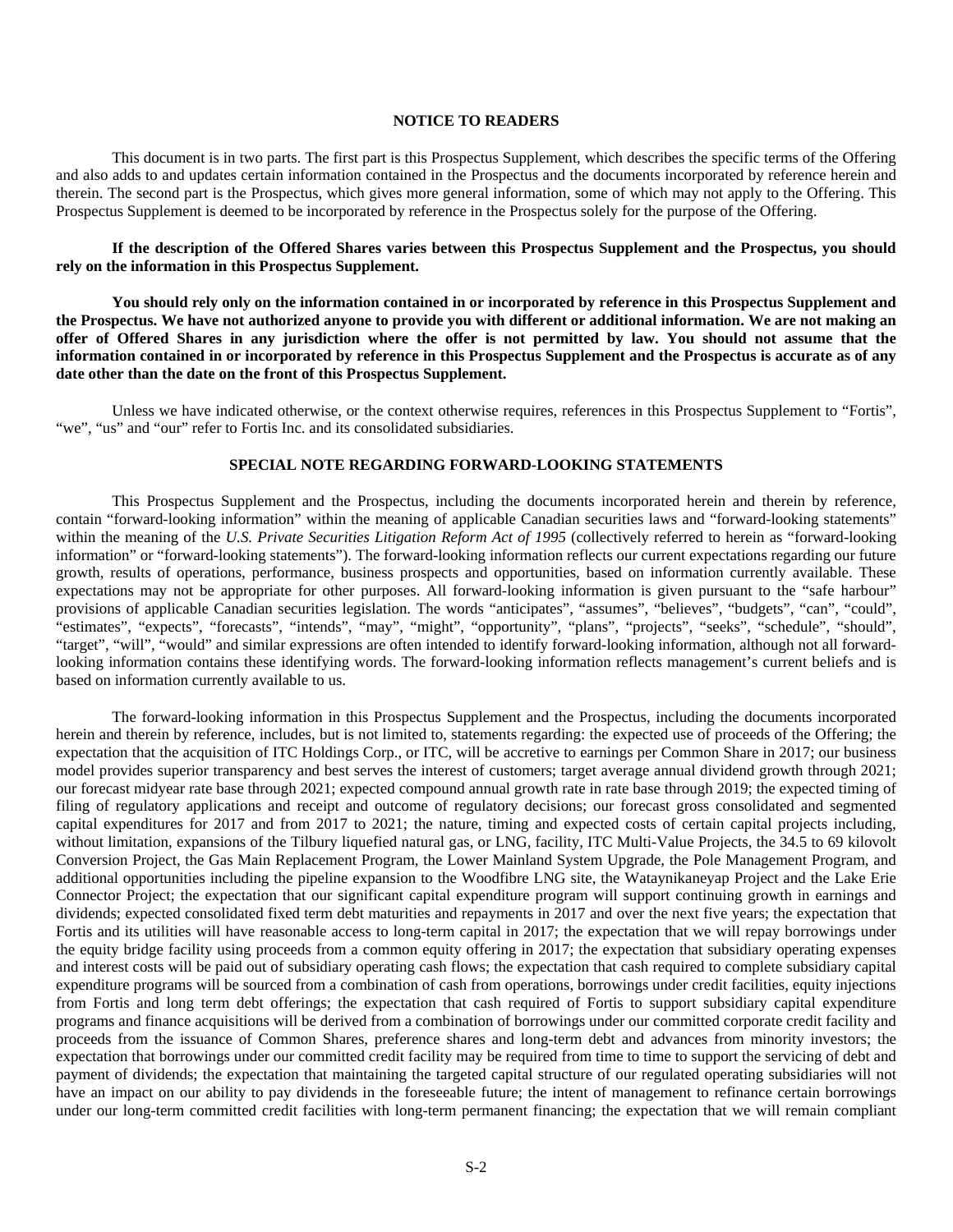with debt covenants throughout 2017; the expectation that we may enter into forward foreign exchange contracts and utilize certain derivatives as cash flow hedges of our exposure to foreign currency risk to a greater extent than in the past; the expectation that longterm debt will not be settled prior to maturity; the expectation that any liability from current legal proceedings will not have a material adverse effect on our consolidated financial position and results of operations; Tucson Electric Power Company's expected share of mine reclamation costs; the expectation that any increases or decreases in defined benefit net pension cost at the regulated utilities for 2017 will be recovered from or refunded to customers in rates; and the expectation that the adoption of future accounting pronouncements will not have a material impact on our consolidated financial statements.

The forecasts and projections that make up the forward-looking information included in this Prospectus Supplement and the Prospectus are based on assumptions which include, but are not limited to: the receipt of applicable regulatory approvals and requested rate orders, no material adverse regulatory decisions being received, and the expectation of regulatory stability; no material capital project and financing cost overrun related to any of our capital projects; the realization of additional opportunities including natural gas related infrastructure and generation; the board of directors of Fortis exercising its discretion to declare dividends, taking into account the business performance and financial conditions of Fortis; no significant variability in interest rates; no significant operational disruptions or environmental liability due to a catastrophic event or environmental upset caused by severe weather, other acts of nature or other major events; the continued ability to maintain the electricity and gas systems to ensure their continued performance; no severe and prolonged downturn in economic conditions; no significant decline in capital spending; sufficient liquidity and capital resources; the continuation of regulator approved mechanisms to flow through the cost of natural gas and energy supply costs in customer rates; the ability to hedge exposures to fluctuations in foreign exchange rates, natural gas prices and electricity prices; no significant changes in tax laws; no significant counterparty defaults; the continued competitiveness of natural gas pricing when compared with electricity and other alternative sources of energy; the continued availability of natural gas, fuel, coal and electricity supply; continuation and regulatory approval of power supply and capacity purchase contracts; the ability to fund defined benefit pension plans, earn the assumed long-term rates of return on the related assets and recover net pension costs in customer rates; no significant changes in government energy plans, environmental laws and regulations that may materially negatively affect Fortis; maintenance of adequate insurance coverage; the ability to obtain and maintain licences and permits; retention of existing service areas; the continued tax deferred treatment of earnings from our Caribbean operations; continued maintenance of information technology infrastructure and no material breach of cyber-security; continued favourable relations with First Nations; favourable labour relations; that we can reasonably assess the merit of and potential liability attributable to ongoing legal proceedings; and sufficient human resources to deliver service and execute the capital program.

The forward-looking information is subject to risks, uncertainties and other factors that could cause actual results to differ materially from historical results or results anticipated by the forward-looking information. Factors which could cause results or events to differ from current expectations include, but are not limited to: uncertainty regarding the outcome of regulatory proceedings at our utilities; uncertainty of the impact a continuation of a low interest rate environment may have on the allowed rate of return on common shareholders' equity at our regulated utilities; the impact of fluctuations in foreign exchange rates; uncertainty related to proposed tax reform in the U.S.; risk associated with the impacts of less favourable economic conditions on our results of operations; risk that the expected benefits of the acquisition of ITC may fail to materialize, or may not occur within the time periods anticipated; risk associated with our ability to comply with Section 404(a) of the *Sarbanes-Oxley Act of 2002* and the related rules of the SEC and the Public Company Accounting Oversight Board; risk associated with the completion of our 2017 capital expenditures plan, including completion of major capital projects in the timelines anticipated and at the expected amounts; and uncertainty in the timing and access to capital markets to arrange sufficient and cost-effective financing to finance, among other things, capital expenditures and the repayment of maturing debt. For additional information with respect to our risk factors and risk factors relating to the Offered Shares, reference should be made to the section of this Prospectus Supplement entitled "Risks Related to the Offered Shares", the section of the Prospectus entitled "Risk Factors", to the documents incorporated herein and therein by reference and to our continuous disclosure materials filed from time to time with Canadian securities regulatory authorities.

All forward-looking information in this Prospectus Supplement, the Prospectus and in the documents incorporated herein and therein by reference is qualified in its entirety by the above cautionary statements and, except as required by law, we undertake no obligation to revise or update any forward-looking information as a result of new information, future events or otherwise.

## **DOCUMENTS INCORPORATED BY REFERENCE**

This Prospectus Supplement is deemed to be incorporated by reference in the Prospectus solely for the purpose of the Offering. The following documents filed by us with the securities commission or similar authority in each of the provinces of Canada are specifically incorporated by reference in, and form an integral part of, this Prospectus Supplement and the Prospectus: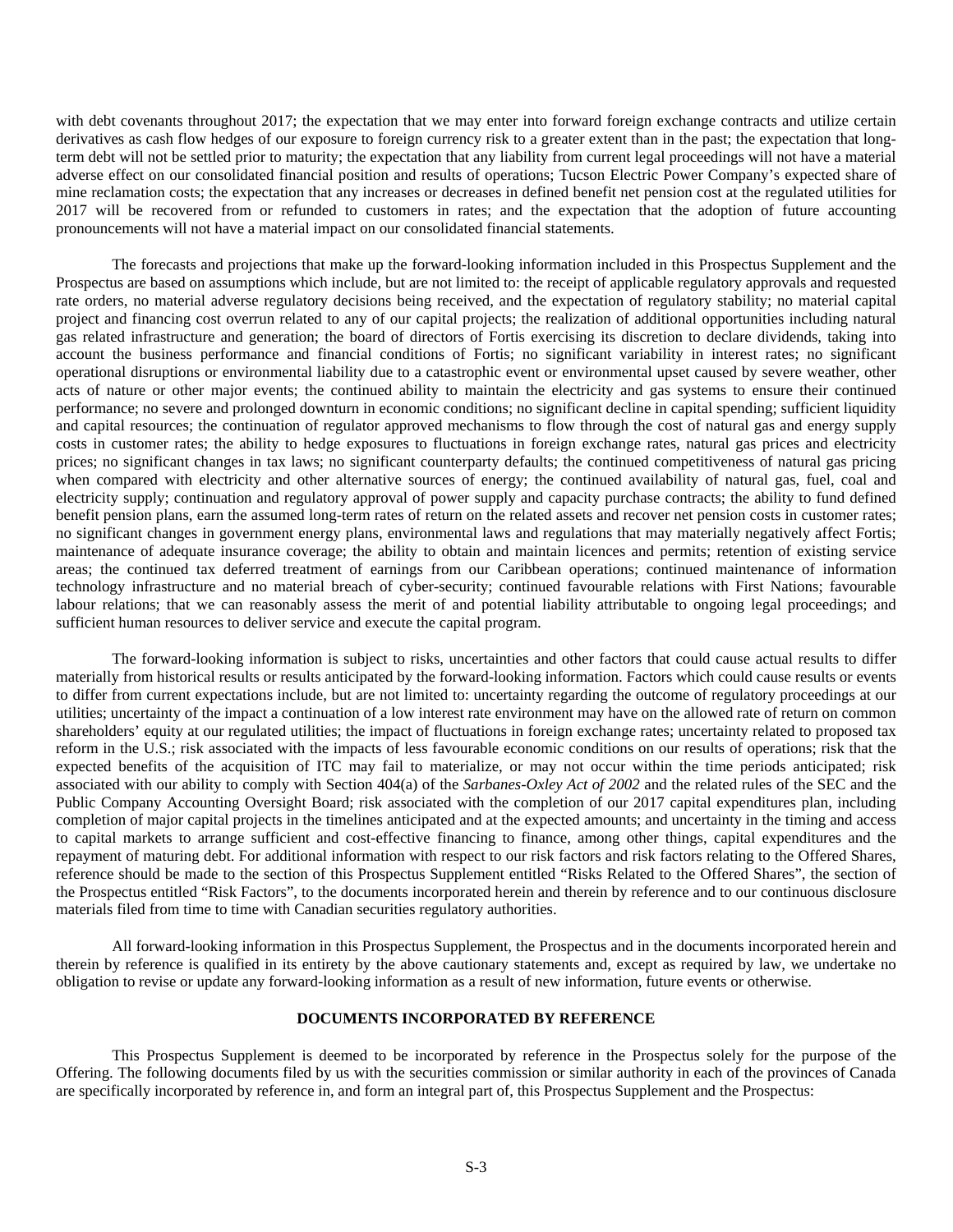- (a) our Annual Information Form dated February 15, 2017, for the fiscal year ended December 31, 2016;
- (b) our audited comparative consolidated financial statements as at December 31, 2016 and December 31, 2015 and for the fiscal years ended December 31, 2016 and 2015, together with the notes thereto, or the Annual Financial Statements, and the auditors' report thereon dated February 15, 2017;
- (c) our Management Discussion and Analysis of financial condition and results of operations dated February 15, 2017 for the fiscal year ended December 31, 2016, or the Annual MD&A;
- (d) our Management Information Circular dated March 18, 2016 prepared in connection with our annual and special meeting of shareholders held on May 5, 2016, or the Management Information Circular; provided, however, that the following sections or subsections of the Management Information Circular are hereby excluded from this Prospectus Supplement and the Prospectus in accordance with Item 11.1(3) of Form 44-101F1 – *Short Form Prospectus* as the acquisition of ITC has been completed:
	- (i) "Questions and Answers About the Meeting and Acquisition Did the Board of Directors of Fortis receive a fairness opinion in connection with the Acquisition?" at pages 3-4 of the Management Information Circular;
	- (ii) the references to Goldman, Sachs & Co. and the opinion of Goldman, Sachs & Co. under the headings "Special Business – The Acquisition of ITC Holdings Corp. – Background and Recommendation – Background to the Acquisition" and "Special Business – The Acquisition of ITC Holdings Corp. – Background and Recommendation – Recommendation of the Board" at page 19 of the Management Information Circular;
	- (iii) Schedule  $C -$  Opinion of Goldman, Sachs & Co.; and
	- (iv) any other references to Goldman, Sachs & Co. and the opinion of Goldman, Sachs & Co. contained in the Management Information Circular; and
- (e) our business acquisition report dated November 23, 2016 with respect to the acquisition of ITC completed on October 14, 2016, or the ITC Business Acquisition Report.

Any document of the type referred to above, including any material change report (other than any confidential material change report), any business acquisition report and any prospectus supplements disclosing additional or updated information, subsequently filed by us with such securities commissions or regulatory authorities in Canada after the date of this Prospectus Supplement, and prior to the termination of the Offering, shall be deemed to be incorporated by reference into this Prospectus Supplement and the Prospectus.

Documents or information in an annual report on Form 40-F filed by us with the SEC under the *U.S. Securities Exchange Act of 1934*, as amended, or the Exchange Act, from the date of this Prospectus Supplement and prior to the termination or completion of the Offering shall be deemed to be incorporated by reference into this Prospectus Supplement and as exhibits to the registration statement of which this Prospectus Supplement forms a part. In addition, any other report on Form 6-K and the exhibits thereto filed or furnished by us with the SEC under the Exchange Act from the date of this Prospectus Supplement and prior to the termination or completion of the Offering shall be deemed to be incorporated by reference into this Prospectus Supplement or as exhibits to the registration statement, as applicable, but only if and to the extent expressly so provided in such reports. Further, prior to the termination or completion of the Offering we may incorporate by reference into this Prospectus Supplement information from documents that we file with or furnish to the SEC pursuant to Section 13(a) or 15(d) of the U.S. Exchange Act, if and to the extent expressly provided therein. Our current reports on Form 6-K and our annual reports on Form 40-F are available on the SEC's Electronic Data Gathering and Retrieval, or EDGAR, website at www.sec.gov.

**Any statement contained in this Prospectus Supplement, the Prospectus or in a document incorporated or deemed to be incorporated by reference in this Prospectus Supplement or the Prospectus shall be deemed to be modified or superseded for the purposes of this Prospectus Supplement and the Prospectus to the extent that a statement contained in this Prospectus Supplement, or in any subsequently filed document which also is or is deemed to be incorporated by reference in this**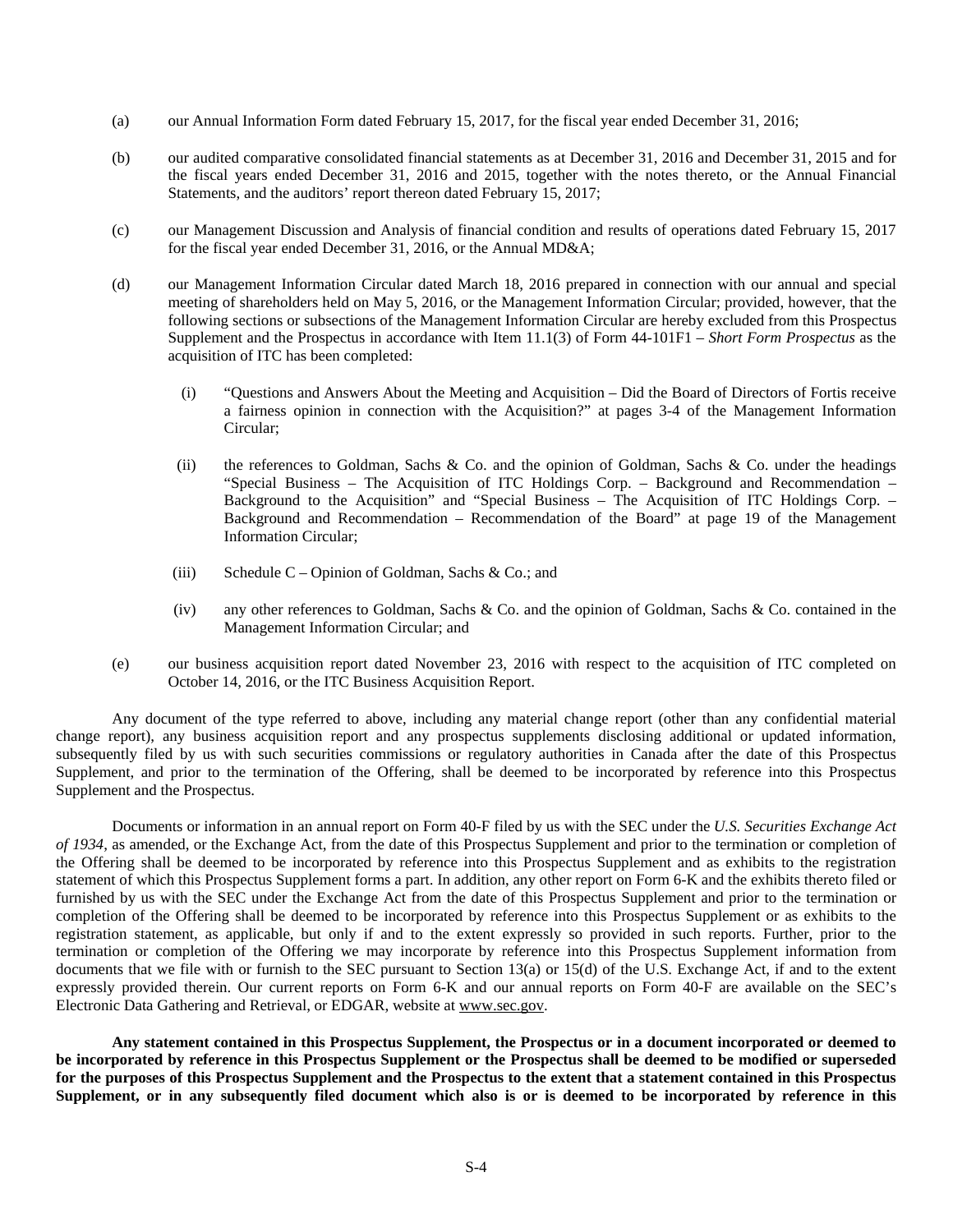**Prospectus Supplement or the Prospectus, modifies or supersedes that statement. The modifying or superseding statement need not state that it has modified or superseded a prior statement or include any other information set forth in the document that it modifies or supersedes. The making of a modifying or superseding statement shall not be deemed an admission for any purposes that the modified or superseded statement, when made, constituted a misrepresentation, an untrue statement of a material fact or an omission to state a material fact that is required to be stated or that is necessary to make a statement not misleading in light of the circumstances in which it was made. Any statement so modified or superseded shall not constitute a part of this Prospectus Supplement or the Prospectus except as so modified or superseded.**

# **WHERE YOU CAN FIND ADDITIONAL INFORMATION**

Copies of the documents incorporated in this Prospectus Supplement and the Prospectus by reference may be obtained on request without charge from our Corporate Secretary at Suite 1100, 5 Springdale Street, P.O. Box 8837, St. John's, Newfoundland and Labrador A1B 3T2 (telephone (709) 737-2800). These documents are also available through the Internet on our website at www.fortisinc.com or on SEDAR which can be accessed at www.sedar.com. The information contained on, or accessible through, any of these websites is not incorporated by reference into this Prospectus Supplement or the Prospectus and is not, and should not be considered to be, a part of this Prospectus Supplement or the Prospectus unless it is explicitly so incorporated.

In addition to our continuous disclosure obligations under the securities laws of the provinces of Canada, we are subject to the informational requirements of the Exchange Act and in accordance therewith file reports and other information with the SEC. Under the multi-jurisdictional disclosure system adopted by the U.S., or MJDS, such reports and other information may be prepared in accordance with the disclosure requirements of Canada, which requirements are different from those of the U.S. Any information filed with the SEC can be read and copied at prescribed rates at the SEC's Public Reference Room at 100 F Street, N.E., Washington, D.C. 20549. Information on the operation of the Public Reference Room may be obtained by calling the SEC at 1-800-SEC-0330 or by accessing its website at www.sec.gov. Some of the documents that we file with or furnish to the SEC are electronically available from the SEC's Electronic Document Gathering and Retrieval System, which is commonly known by the acronym "EDGAR", and may be accessed at www.sec.gov.

We have filed with the SEC a registration statement on Form F-10 (File No. 333-214787) under the *U.S. Securities Act of 1933*, as amended, or the Securities Act, with respect to the Offered Shares offered by this Prospectus Supplement. This Prospectus Supplement, which forms a part of the registration statement, does not contain all of the information set forth in the registration statement, certain parts of which have been omitted in accordance with the rules and regulations of the SEC. For further information with respect to us and the Offering, reference is made to the registration statement and to the schedules and exhibits filed therewith. Statements contained in this Prospectus Supplement as to the contents of certain documents are not necessarily complete and, in each instance, reference is made to the copy of the document filed as an exhibit to the registration statement. Each such statement is qualified in its entirety by such reference.

# **PRESENTATION OF FINANCIAL INFORMATION**

Financial statements incorporated by reference in this Prospectus Supplement and the Prospectus have been prepared in accordance with U.S. GAAP. Certain calculations included in tables and other figures in this Prospectus Supplement and the Prospectus have been rounded for clarity of presentation.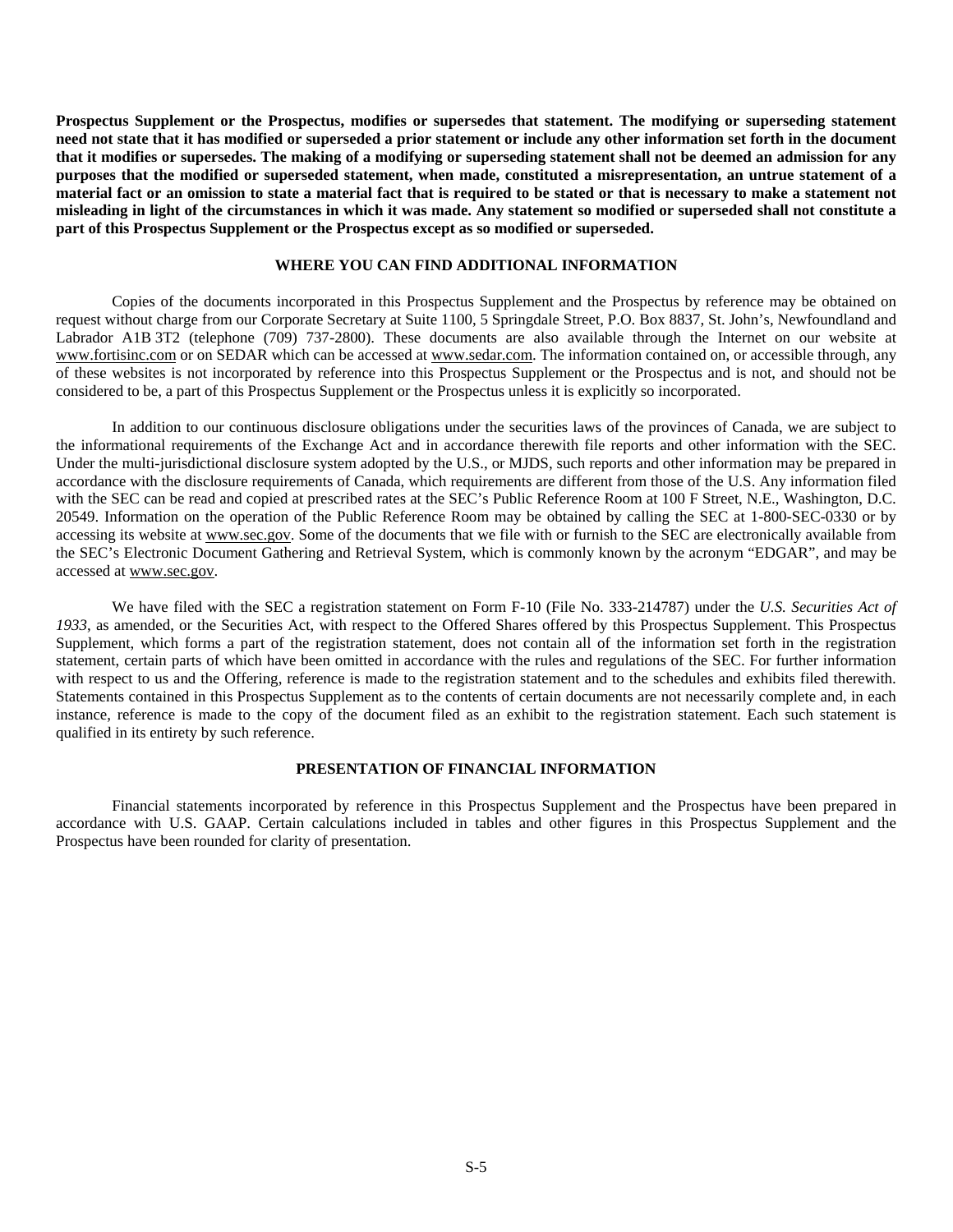# **CURRENCY AND EXCHANGE RATE INFORMATION**

This Prospectus Supplement contains references to U.S. dollars and Canadian dollars. All dollar amounts referenced, unless otherwise indicated, are expressed in Canadian dollars. References to "\$" or "C\$" are to Canadian dollars and references to "US\$" are to U.S. dollars. The following table shows, for the years indicated, certain information regarding the Canadian dollar/U.S. dollar exchange rate. The information is based on the noon exchange rate as reported by the Bank of Canada. Such exchange rate on March 1, 2017 was C\$1.3346 = US\$1.00.

|                         | <b>Period End</b> | Average <sup>(1)</sup> | Low   | High   |  |
|-------------------------|-------------------|------------------------|-------|--------|--|
|                         |                   | (C\$ per US\$)         |       |        |  |
| Year ended December 31, |                   |                        |       |        |  |
| 2016                    | 1.3427            | 1.3248                 | .2544 | 1.4589 |  |
| 2015                    | .3840             | .2787                  | 1728  | .3990  |  |

(1) The average of the noon buying rates during the relevant period.

#### **FORTIS**

We are principally an international electric and gas utility holding company, with total assets of approximately \$48 billion as at December 31, 2016 and revenue totaling approximately \$6.8 billion for the year ended December 31, 2016. In 2016, our electricity systems met a combined peak demand of 33,021 megawatts, or MW, and our gas distribution systems met a peak day demand of 1,586 terajoules, or TJ. Our 8,000 employees serve utility customers in five Canadian provinces, nine U.S. states and three Caribbean countries.

## **CONSOLIDATED CAPITALIZATION**

Assuming closing of the Offering, the share capital of Fortis is expected to increase by approximately \$500,000,000, after deducting the estimated expenses of the Offering on an after-tax basis, and an additional 12,195,122 Common Shares will be issued and outstanding. The following describes the changes in our share and loan capital structure from December 31, 2016 to March 1, 2017.

- (a) During the period from December 31, 2016 up to and including March 1, 2017, we issued an aggregate of 1,818,012 Common Shares in connection with (i) issuances under our Dividend Reinvestment Plan, Employee Share Purchase Plan and Consumer Share Purchase Plan, (ii) the exercise of options granted pursuant to the 2006 and 2012 Stock Option Plans and (iii) the conversion of convertible debentures issued on January 9, 2014, for aggregate consideration of approximately \$74 million.
- (b) During the period from December 31, 2016 up to and including March 1, 2017, our consolidated long-term debt, capital lease and finance obligations, including current portions and committed credit facility borrowings classified as long-term debt, decreased by approximately \$146 million, principally due to changes in foreign exchange rates over the period.

### **DESCRIPTION OF THE COMMON SHARES**

We are authorized to issue an unlimited number of Common Shares. See "Description of Securities Offered – Common Shares" in the Prospectus for a description of the material attributes and characteristics of the Common Shares. As of March 1, 2017, 403,164,066 Common Shares were issued and outstanding. After giving effect to the issue of the Offered Shares, there will be 415,359,188 Common Shares outstanding.

# **DIVIDEND POLICY**

Dividends on the Common Shares are declared at the discretion of our board of directors, or the Board of Directors. We declared and paid cumulative cash dividends on our Common Shares of \$1.53 in 2016. On December 6, 2016, our Board of Directors declared a first quarter dividend of \$0.40 per Common Share, which was paid on March 1, 2017 to holders of record at the close of business on February 16, 2017. On February 15, 2017, our Board of Directors declared a second quarter dividend of \$0.40 per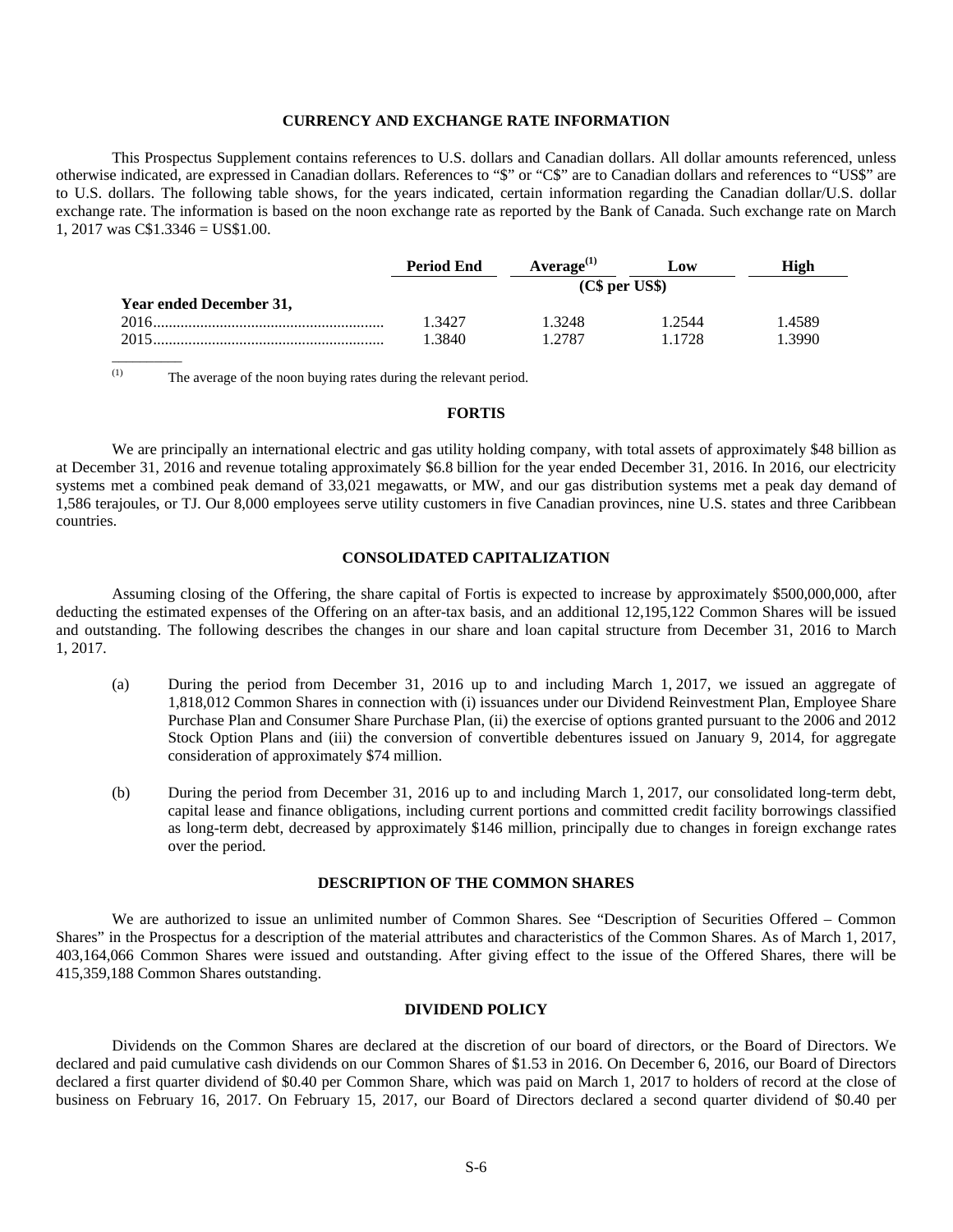Common Share, which will be paid on June 1, 2017 to holders of record at the close of business on May 19, 2017. We have increased our annual Common Share dividend payment for 43 consecutive years.

We have targeted average annual dividend growth of approximately 6% through 2021. This dividend guidance takes into account many factors, including the expectation of reasonable outcomes for regulatory proceedings at our utilities, the successful execution of the five-year capital expenditure program, and management's continued confidence in the strength of our diversified portfolio of utilities and record of operational excellence.

# **USE OF PROCEEDS**

The estimated net proceeds to Fortis of this Offering will be approximately \$499,550,002, determined after deducting the expenses of the Offering, which expenses are estimated to be \$450,000. The net proceeds of the Offering will be used to repay shortterm indebtedness and for general corporate purposes.

#### **PLAN OF DISTRIBUTION**

The Common Shares will be issued directly to the Subscribers under a purchase agreement between Fortis and the Subscribers dated March 1, 2017 as follows:

| <b>Subscriber</b> | <b>Number of Offered Shares</b> |
|-------------------|---------------------------------|
|                   | 8.287.820                       |
|                   | 1.729.200                       |
|                   | 1.339.200                       |
|                   | 838.902                         |

The closing of the Offering under the purchase agreement is subject to customary conditions and is expected to occur on or about March 3, 2017, or such other date as may be agreed upon by us and the Subscribers, but not later than March 6, 2017. It is possible that not all of the Offered Shares offered pursuant to this Prospectus Supplement will be sold, in which case our net proceeds from the Offering would be reduced. The Offered Shares will be delivered in book-entry only form through the Depository Trust Company on closing of the Offering.

The offering price of the Offered Shares was determined by negotiation between Fortis and the Subscribers. Fortis has not engaged the services of any underwriters in connection with the distribution of the Offered Shares hereunder. The expenses of the offering are estimated to be \$450,000 and are payable by Fortis. The head office of each of the Subscribers purchasing the Offered Shares is located in the United States. The securities being offered under this Prospectus Supplement are registered in the U.S. under the Securities Act in accordance with MJDS.

The TSX has conditionally approved the listing of the Offered Shares, subject to us fulfilling all of the requirements of the TSX. In addition, we have applied to list the Offered Shares on the NYSE. This listing will be subject to us fulfilling all of the listing requirements of the NYSE.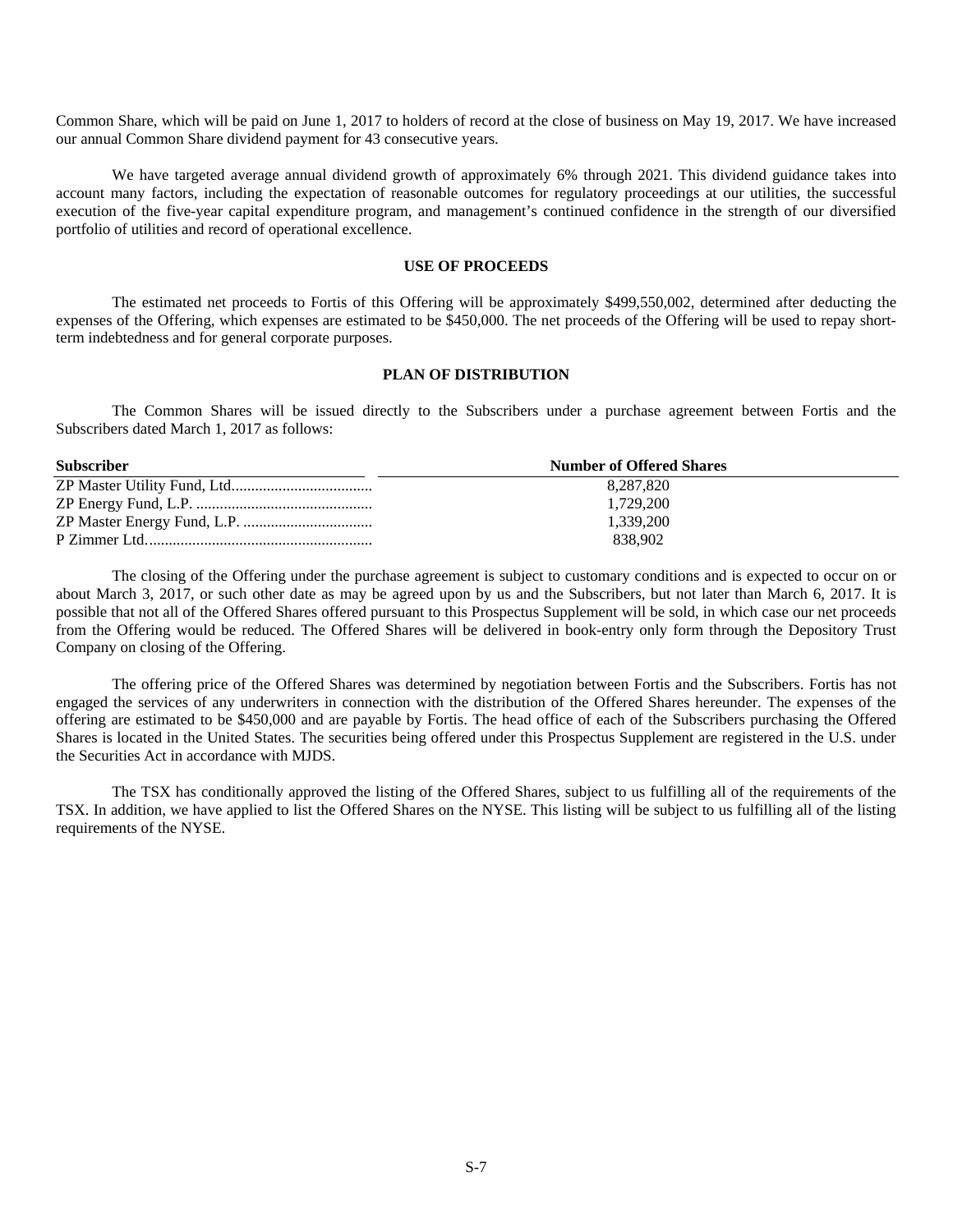# **PRIOR SALES**

The following table summarizes our issuances of Common Shares and securities convertible into Common Shares during the 12 months prior to the date of this Prospectus Supplement:

| Date<br><b>Security</b> |  | <b>Weighted Average</b><br><b>Issue Price or</b><br><b>Exercise Price per</b><br><b>Security, as applicable</b> |       | Number of<br><b>Securities</b> |
|-------------------------|--|-----------------------------------------------------------------------------------------------------------------|-------|--------------------------------|
|                         |  |                                                                                                                 |       |                                |
|                         |  | \$                                                                                                              | 23.77 | 181,861                        |
|                         |  | \$                                                                                                              | 30.72 | 1,398                          |
|                         |  |                                                                                                                 | 33.04 | 48,587                         |
|                         |  | \$                                                                                                              | 30.72 | 325                            |
|                         |  | \$                                                                                                              | 30.11 | 19,660                         |
|                         |  | \$                                                                                                              | 40.21 | 912.982                        |
|                         |  | \$                                                                                                              | 41.02 | 80,013                         |
|                         |  | \$                                                                                                              | 41.02 | 7,306                          |
|                         |  | \$                                                                                                              | 28.30 | 67,424                         |
|                         |  | \$                                                                                                              | 30.72 | 813                            |
|                         |  | \$                                                                                                              | 30.61 | 280,627                        |
|                         |  | \$                                                                                                              | 30.72 | 1,627                          |
|                         |  | \$                                                                                                              | 32.95 | 12,292                         |
|                         |  | \$                                                                                                              | 30.72 | 4,979                          |
|                         |  | \$                                                                                                              | 41.30 | 908,685                        |
|                         |  | \$                                                                                                              | 41.95 | 67,451                         |
|                         |  | \$                                                                                                              | 42.13 | 5,996                          |
|                         |  | \$                                                                                                              | 30.72 | 651                            |
|                         |  | \$                                                                                                              | 40.96 | 114,363,774                    |
|                         |  | \$                                                                                                              | 30.72 | 488                            |
|                         |  | \$                                                                                                              | 39.96 | 1.499.999                      |
|                         |  | \$                                                                                                              | 40.57 | 89,217                         |
|                         |  | \$                                                                                                              | 40.77 | 10.282                         |
|                         |  | \$                                                                                                              | 27.36 | 52,936                         |
|                         |  | \$                                                                                                              | 30.72 | 32                             |
|                         |  | \$                                                                                                              | 27.50 | 75,152                         |
|                         |  | \$                                                                                                              | 30.72 | 1,302                          |
|                         |  | \$                                                                                                              | 31.52 | 60,290                         |
|                         |  | \$                                                                                                              | 30.72 | 357                            |
|                         |  | \$                                                                                                              | 41.78 | 1,503,934                      |
|                         |  | \$                                                                                                              | 42.48 | 140,360                        |
|                         |  | \$                                                                                                              | 42.63 | 7,629                          |
|                         |  |                                                                                                                 | 27.36 | 28.988                         |

<sup>(1)</sup> Issued on the exercise of options granted pursuant to our 2006 and 2012 Stock Option Plans.

<sup>(2)</sup> Issued upon the conversion of the convertible debentures issued by us on January 9, 2014 in connection with the financing of the acquisition of UNS Energy. (3) Issued pursuant to our Dividend Reinvestment Plan, or DRIP.

\_\_\_\_\_\_\_\_\_\_\_\_\_\_\_\_\_

<sup>(4)</sup> Issued pursuant to our Employee Share Purchase Plan, or ESPP.

<sup>(5)</sup> Issued pursuant to our Consumer Share Purchase Plan, or CSPP.

<sup>(6)</sup> Issued to former holders of ITC common stock as partial consideration for the acquisition of ITC.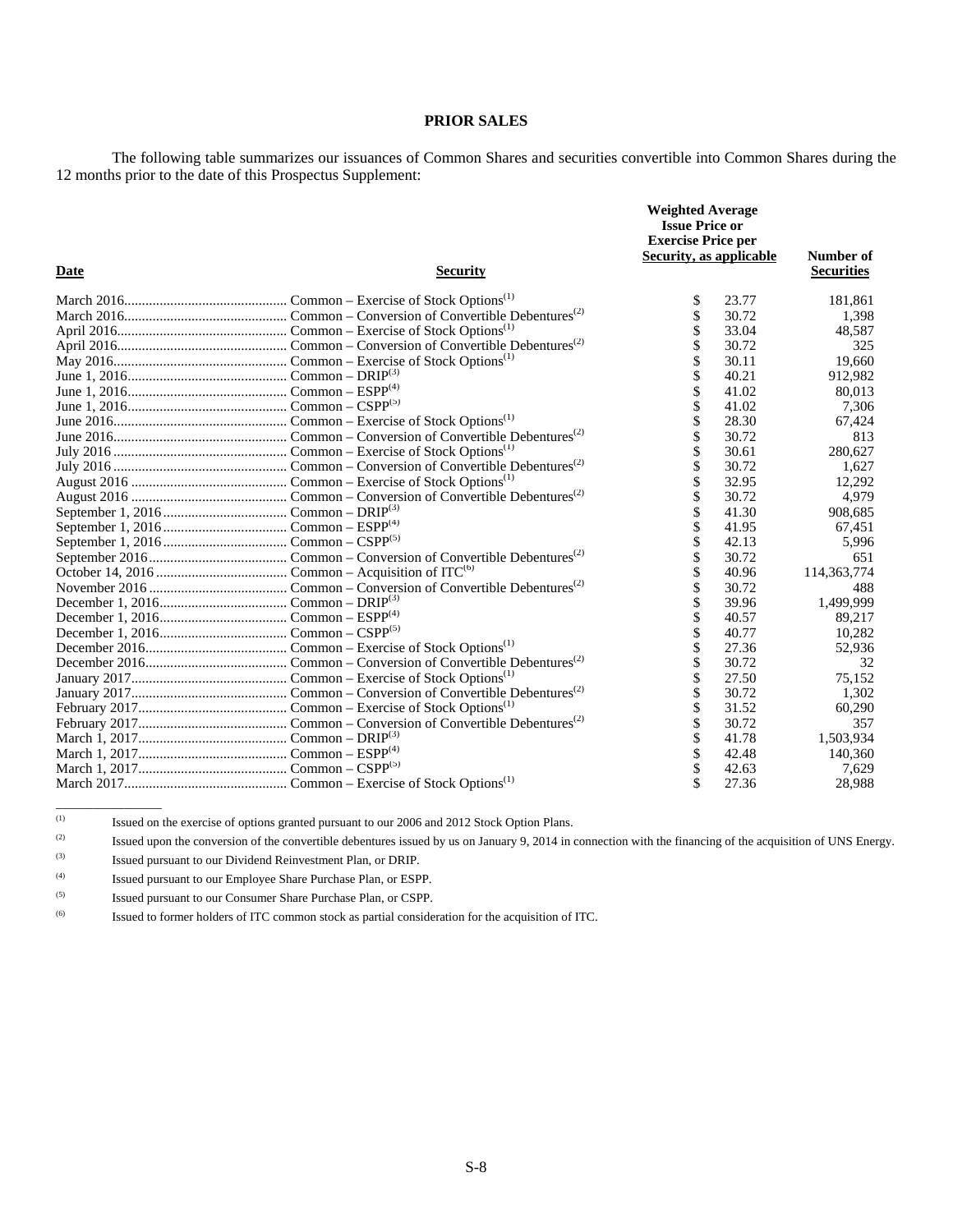# **TRADING PRICES AND VOLUMES**

The following table sets forth, for the periods indicated, the reported high and low daily trading prices and the aggregate volume of trading of our Common Shares on the TSX and NYSE.

|      | <b>Trading of</b><br><b>Common Shares</b> |                         |              | <b>Trading of</b><br><b>Common Shares</b>   |        |           |
|------|-------------------------------------------|-------------------------|--------------|---------------------------------------------|--------|-----------|
|      | <b>TSX</b>                                |                         | Volume       | <b>NYSE</b><br><b>High</b><br>Volume<br>Low |        |           |
|      | <u>High</u>                               | $rac{\text{Low}}{(\$)}$ | (f#)         | (US\$)                                      | (US\$) | (# )      |
| 2016 |                                           |                         |              |                                             |        |           |
|      | 41.08                                     | 37.74                   | 24, 278, 166 |                                             |        |           |
|      | 41.09                                     | 38.52                   | 16,625,820   |                                             |        |           |
|      | 41.48                                     | 39.50                   | 19,330,053   |                                             |        |           |
|      | 43.91                                     | 40.78                   | 20,791,983   |                                             |        |           |
|      | 44.87                                     | 42.79                   | 16,617,319   |                                             |        |           |
|      | 43.75                                     | 40.99                   | 16,936,555   |                                             |        |           |
|      | 42.83                                     | 40.32                   | 18,057,520   |                                             |        |           |
|      | 44.22                                     | 40.13                   | 55,424,715   | 33.25                                       | 31.03  | 2,540,021 |
|      | 44.27                                     | 39.58                   | 28,724,455   | 33.03                                       | 29.15  | 1,801,178 |
|      | 41.94                                     | 39.83                   | 18.921.785   | 31.35                                       | 29.78  | 800.296   |
| 2017 |                                           |                         |              |                                             |        |           |
|      | 41.91                                     | 40.59                   | 15,832,581   | 32.18                                       | 30.53  | 1,001,095 |
|      | 43.50                                     | 41.35                   | 20,223,622   | 33.06                                       | 31.61  | 900,395   |
|      | 42.49                                     | 41.95                   | 1,164,421    | 31.85                                       | 31.50  | 63.179    |
|      |                                           |                         |              |                                             |        |           |

(1) The Common Shares commenced trading on the NYSE on October 14, 2016.

# **CERTAIN CANADIAN AND U.S. FEDERAL INCOME TAX CONSIDERATIONS**

The acquisition of the securities described herein may subject you to tax consequences in both the U.S. and Canada. This Prospectus Supplement does not describe these tax consequences. Each Subscriber, in making this investment, has acknowledged that it has consulted, and is relying solely upon the advice of, such Subscriber's tax advisors with respect to the Canadian and U.S. tax aspects of an investment in the Offered Shares, including with respect to Canadian withholding tax on dividends paid or credited (or assumed to be paid or credited) on Offered Shares, and we have not made any representation regarding the tax consequences of an investment in the Offered Shares.

#### **RISKS RELATED TO THE OFFERED SHARES**

An investment in the Offered Shares offered hereby involves certain risks. You should carefully consider the risk factors described under:

- (a) the heading "Business Risk Management" found on pages 37 to 49 of the Annual MD&A;
- (b) note 32 "Financial Risk Management" found on pages 66 to 69 of the Annual Financial Statements;
- (c) the heading "Risk Factors" found on pages D-14 to D-22 of the Management Information Circular, which include certain risks that relate to the business and operations of ITC;
- (d) "Schedule G Risk Factors" to the Management Information Circular;
- (e) "Schedule A Risk Factors" to the ITC Business Acquisition Report;
- (f) the heading "Item 1A. Risk Factors" found on pages 48 to 51 of "Schedule B ITC Interim Financial Statements and MD&A" to the ITC Business Acquisition Report, which include certain risks that relate to the business and operations of ITC; and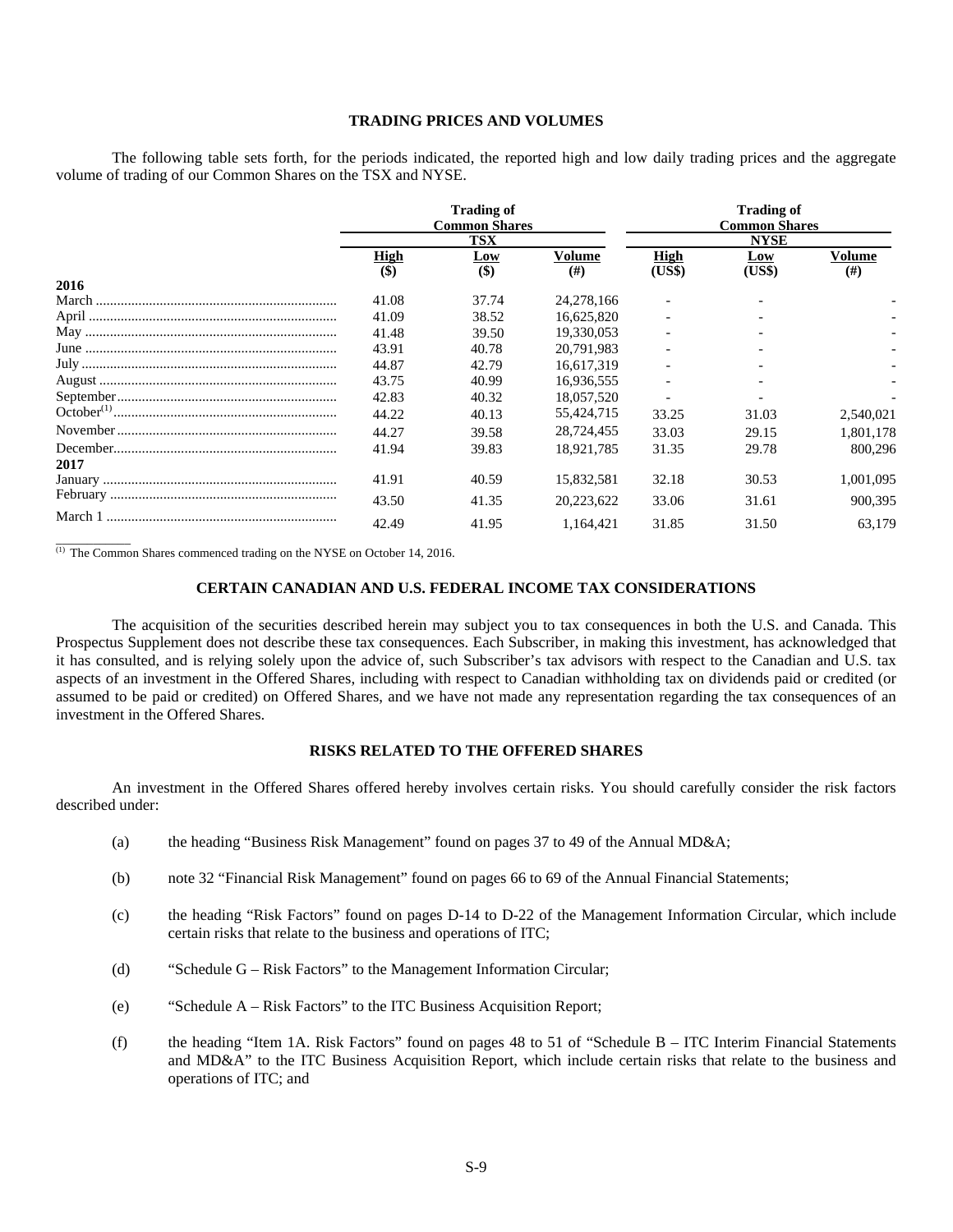(g) the heading "Risk Factors" found on pages 23 to 25 of the accompanying Prospectus,

each of which is incorporated by reference herein. In addition, you should carefully consider, in light of your own financial circumstances, the risk factors set out below which relate to the Offered Shares, as well as the other information contained in this Prospectus Supplement, the Prospectus, the documents incorporated by reference herein and therein and in all subsequently filed documents incorporated by reference, before making an investment decision.

# **The Common Shares are publicly traded and are subject to various factors that have historically made their market price volatile.**

The market price of our Common Shares has in the past been, and may in the future be, subject to large fluctuations which may result in losses for investors in our Common Shares. The market price of our Common Shares may increase or decrease in response to a number of events and factors, including:

- our operating performance and the performance of competitors and other similar companies;
- the public's reaction to our press releases, other public announcements and our filings with the various securities regulatory authorities;
- changes in earnings estimates or recommendations by research analysts who track our securities;
- the operating and share price performance of other companies that investors may deem comparable;
- changes in general economic and/or political conditions;
- the arrival or departure of key personnel; and
- acquisitions, strategic alliances or joint ventures involving us or our competitors.

In addition, the market price of our Common Shares is affected by many variables not directly related to our success and not within our control, including other developments that affect the market for all utilities sector securities or the equity markets generally, the breadth of the public market for our Common Shares, and the attractiveness of alternative investments. These variables may adversely affect the prices of our Common Shares regardless of our operating performance.

#### **Our use of the net proceeds from the Offering may change.**

We currently intend to apply the net proceeds we receive from the Offering as described under "Use of Proceeds" of this Prospectus Supplement. However, management will have discretion in the actual application of those net proceeds, and may elect to apply them differently than is described under "Use of Proceeds" if management believes it would be in our best interest to do so. The failure by management to apply the net proceeds effectively could have a material adverse effect on our business.

#### **Future sales or issuances of securities of Fortis.**

We may issue additional securities to finance future activities. We cannot predict the size of future issuances of securities or the effect, if any, that future issuances and sales of securities will have on the market price of the Common Shares. Sales or issuances of substantial numbers of Common Shares, or the perception that such sales could occur, may adversely affect prevailing market prices of the Common Shares. With any additional issuance of Common Shares, investors will suffer dilution to their voting power and we may experience dilution in our earnings per share.

# **LEGAL MATTERS**

Certain legal matters relating to this Offering will be passed upon on our behalf by Davies Ward Phillips & Vineberg LLP, Toronto, Ontario and McInnes Cooper, St. John's. At the date hereof, partners and associates of each of Davies Ward Phillips & Vineberg LLP and McInnes Cooper own beneficially, directly or indirectly, less than 1% of any of our securities or any securities of our associates or affiliates.